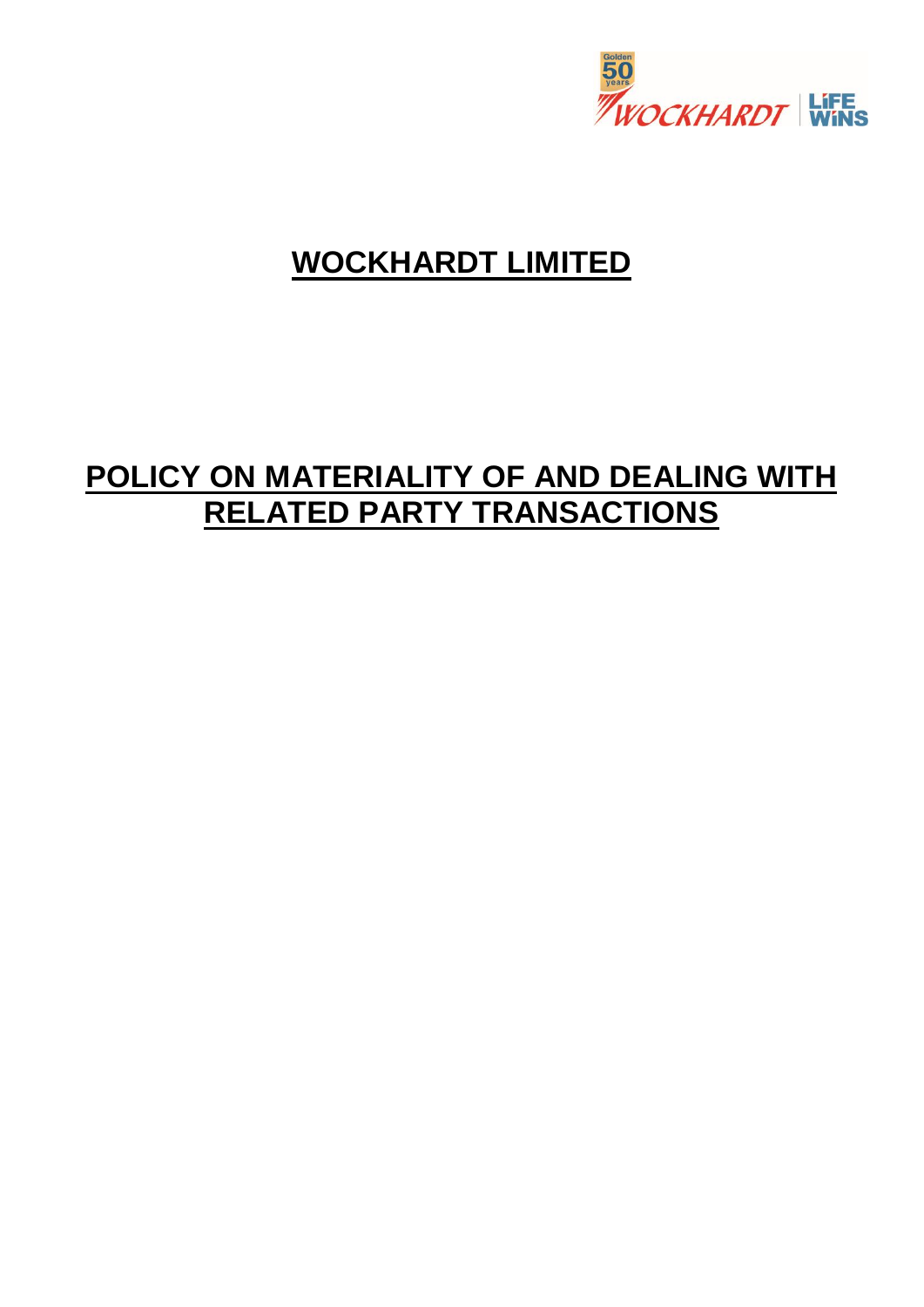

## **TITLE:**

This Policy shall be called 'Policy on materiality of Related Party Transactions and dealing with Related Party Transactions'.

### **OBJECTIVE:**

Related Party Transactions have been one of the major areas of focus for the corporate governance reforms being initiated by Indian legislature.

In compliance with the requirements of the Corporate Governance norms relating to related party transactions mandated under the Companies Act, 2013 & Rules made thereunder (collectively known as "**Act**"); and Regulation 23 & other applicable regulations of SEBI (Listing Obligations and Disclosure Requirements) Regulations, 2015 ("**Listing Regulations**") the company has formulated this policy on materiality of Related Party Transactions and also on dealing with Related Party Transactions;

### **DEFINITIONS:**

"**Arm's length transaction**" means a transaction between two Related Parties that is conducted as if they were unrelated, so that there is no conflict of interest.

"**Audit Committee**" means the audit committee constituted by the Board of Directors of the Company in accordance with applicable laws, including the Listing Regulations and the Companies Act, 2013.

"**Board**" means the Board of Directors of Wockhardt Limited.

"**Company**" means Wockhardt Limited.

"**Material Related Party Transaction**" means a transaction with a Related Party where the transaction(s) to be entered into individually or taken together with previous transactions with a Related Party during a financial year, exceeds Rupees One Thousand Crore or ten percent of the annual consolidated turnover of the Company as per the last audited financial statements of the Company, whichever is lower.

Notwithstanding the above, a transaction involving payments made to a related party with respect to brand usage or royalty shall be considered material if the transaction(s) to be entered into individually or taken together with previous transactions during a financial year, exceed five percent of the annual consolidated turnover of the listed entity as per the last audited financial statements of the listed entity.

"**Ordinary course of business**" means the usual transactions, customs and practices undertaken by the Company to conduct its business operations and activities and includes all such activities which the company can undertake as per Memorandum & Articles of Association.

"**Policy**" means this Policy, as amended from time to time.

"**Related Party**" in relation to the Company means a party related with the Company in any of the ways as are laid down in section 2(76) of the Companies Act, 2013, Regulation 2(1)(zb) of SEBI (Listing Obligations and Disclosure Requirements) Regulations, 2015 and applicable Indian Accounting Standards, as amended from time to time.

Provided that any person or entity belonging to the promoter or promoter group of the Company and holding 20% or more of shareholding in the listed entity shall be deemed to be a related party.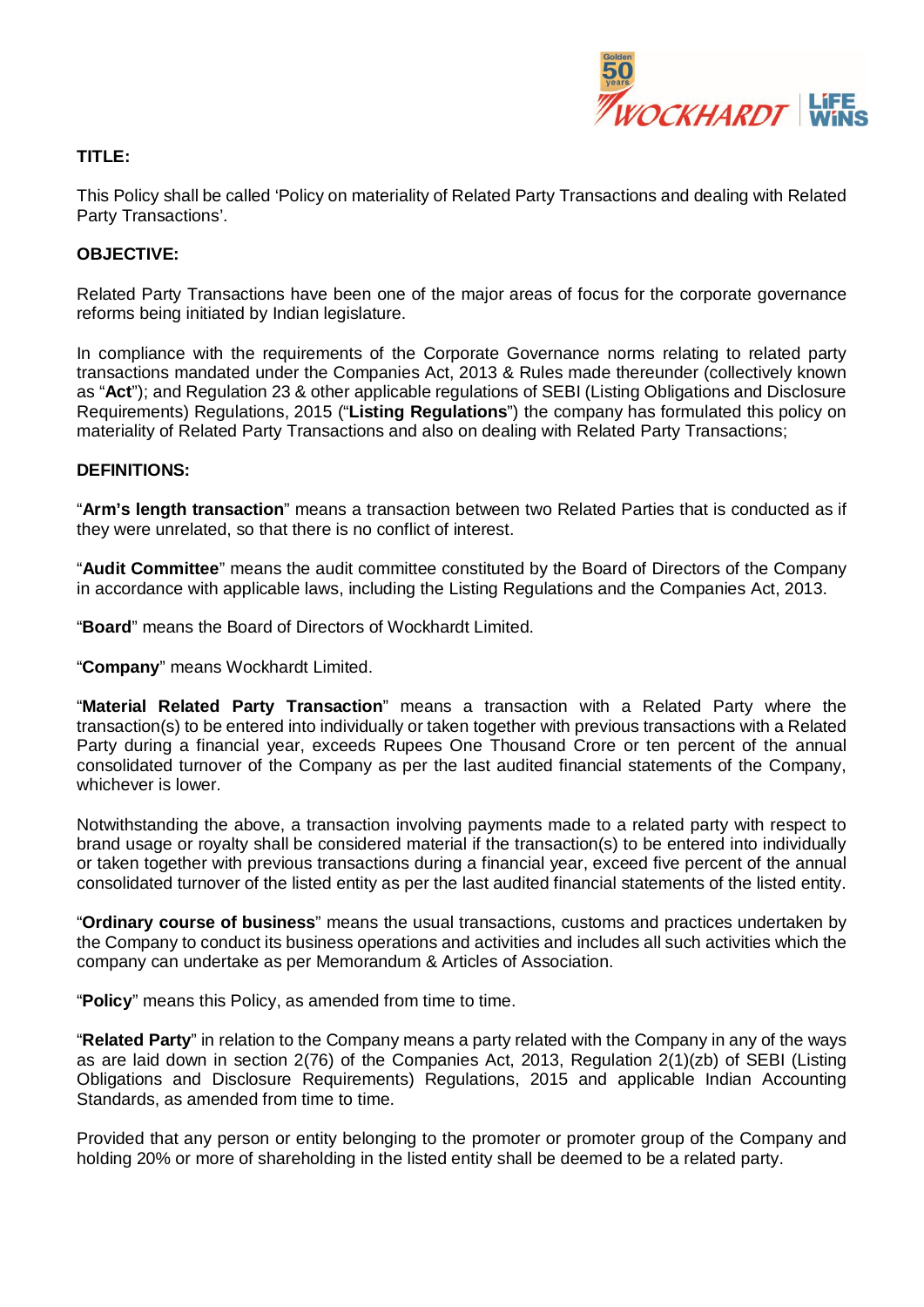

"**Related Party Transaction**" means a transfer of resources, services or obligations between the Company and a related party, regardless of whether a price is charged and a "transaction" with a related party shall be construed to include a single transaction or a group of transactions in a contract:.

"**Material Modification**" in relation to any Related Party Transaction or any Contract for Related Party Transaction already approved by the Audit Committee or Board of Directors or Shareholders of the Company, as the case may be means any change or modification in the transaction or contract which results in change in the overall value of the approved transaction or contract by an amount that exceeds twenty percent of the original transaction amount.

For the purpose of determining Material Modification, any change in contract/ transaction value that has accrued on account of reimbursement of expenses and change in rate of applicable taxes shall be excluded.

## **REVIEW AND APPROVAL OF RELATED PARTY TRANSACTION (RPT):**

- **A. Prior approval of the Audit Committee shall be required (***only those members of the Audit Committee, who are independent directors, shall approve related party transactions)* **for the following transactions:**
	- 1. All RPTs entered into by the Company..
	- 2. Any subsequent material modification in the RPT, which has been earlier approved by the Audit Committee.
	- 3. RPT to which the subsidiary of the Company is a party but the Company is not a party, and value of such RPT whether entered into individually or taken together with previous transactions during a financial year exceeds ten per cent of the annual consolidated turnover, as per the last audited financial statements of the Company.
	- 4. With effect from 1<sup>st</sup> April, 2023, RPT to which the subsidiary of the Company is a party but the Company is not a party, and value of such RPT whether entered into individually or taken together with previous transactions during a financial year, exceeds ten per cent of the annual standalone turnover, as per the last audited financial statements of the subsidiary.

The approval of the Audit Committee can be granted by way of a circular resolution.

#### **B. Prior consent of the Board and the Shareholders shall be required in the following Related Party Transactions (RPT):**

- 1. RPT entered into by the company is not in its ordinary course of business and/ or are not deemed to be on an arms' length basis, if any;
- 2. All material RPT i.e. RPT to be entered into individually or taken together with previous transactions with a Related Party during a financial year, exceeds Rupees One Thousand Crore or ten percent of the annual consolidated turnover of the Company as per the last audited financial statements of the Company, whichever is lower.
- 3. Any subsequent material modification to the material RPT, which has been earlier approved by the Shareholders

The procedure as specified in Companies Act, 2013 and SEBI Listing Regulations shall be followed in obtaining approval of the Board and shareholders.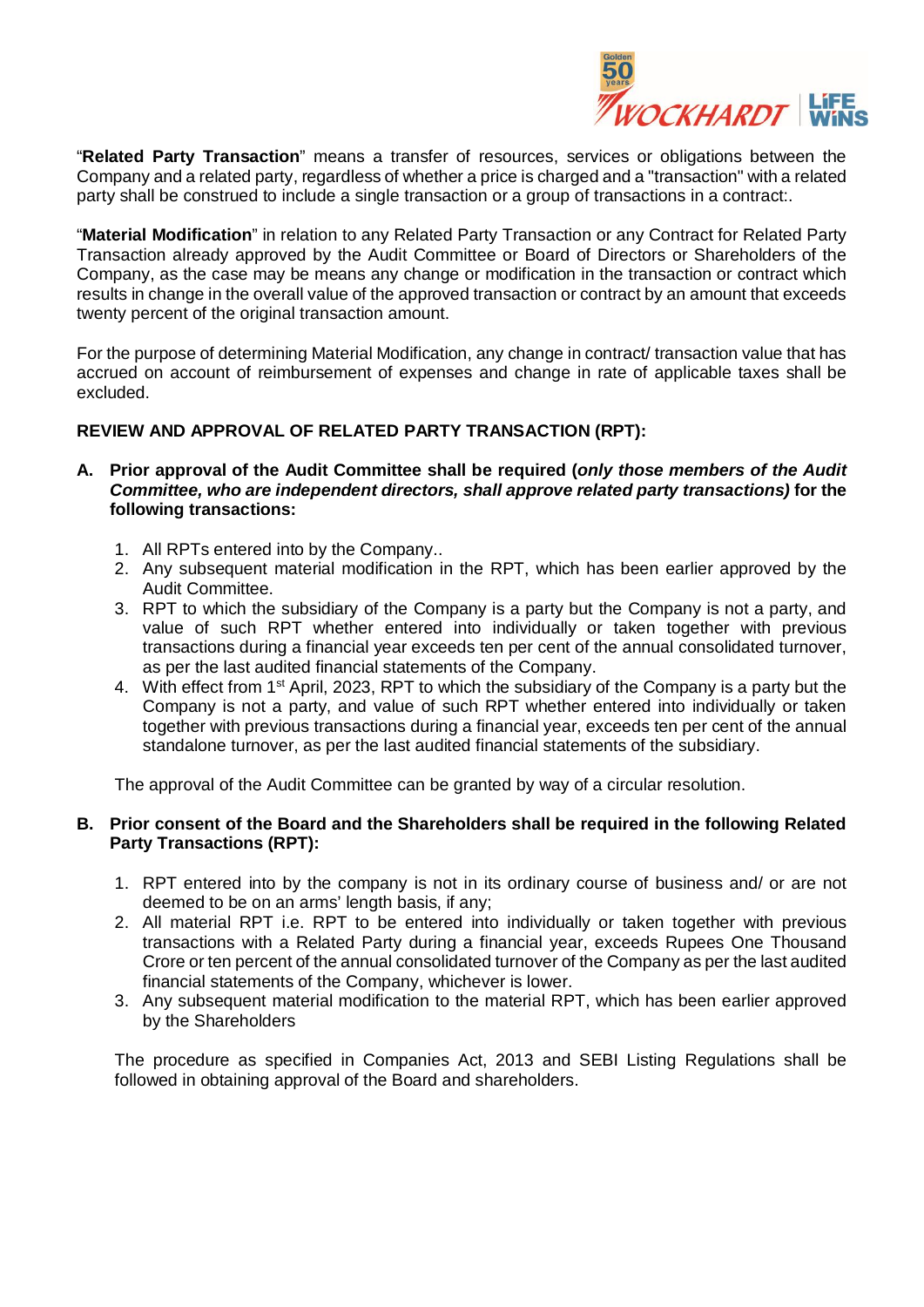

#### **C. The Audit Committee may, from time to time, grant omnibus approval for Related Party Transactions proposed to be entered into by the company subject to the following conditions***:*

- 1. The Audit Committee shall lay down the criteria for granting the omnibus approval in line with the policy on Related Party Transactions of the company and such approval shall be applicable in respect of transactions which are repetitive in nature*;*
- 2. The Audit Committee shall satisfy itself the need for such omnibus approval and that such approval is in the interest of the company;
- 3. Such omnibus approval shall, *inter alia*, specify (i) the name/s of the related party, nature of transaction, period of transaction, maximum amount of transaction that can be entered into, (ii) the indicative base price / current contracted price and the formula for variation in the price, if any, and (iii) such other conditions as the Audit Committee may deem fit;

Provided that where the need for Related Party Transaction cannot be foreseen and aforesaid details are not available, Audit Committee may grant omnibus approval for such transactions subject to their value not exceeding Rs.1 crore per transaction.

- 4. Audit Committee shall review, atleast on a quarterly basis, the details of RPTs entered into by the company pursuant to each of the omnibus approval given.
- 5. Such omnibus approvals shall be valid for a period not exceeding one year and shall require fresh approvals after the expiry of one year"

#### **VOTING:**

- 1. In case of RPT requiring Board's or Audit Committee's approval, any Director or Member, as the case may be, who is interested in RPT will abstain from discussion and voting on the subject matter of the resolution relating to such Transaction.
- 2. In case of RPT's requiring shareholders resolution, no Related party shall vote to approve such resolution whether the entity is a related party to the particular transaction or not.

#### **GENERAL EXEMPTIONS:**

There is no approval required for transactions entered into between

- 1. the Company and its wholly owned subsidiary(ies) whose accounts are consolidated with the Company and placed before the shareholders of the Company for approval.
- 2. two wholly-owned subsidiaries of the Company, whose accounts are consolidated with Company and placed before the shareholders at the general meeting for approval.

#### **COMMENCEMENT:**

The amended Policy shall be effective from 1<sup>st</sup> April, 2022.

#### **AMENDMENTS:**

The Board shall have the power to amend any of the provisions of this Policy, substitute any of the provisions with a new provision or replace this Policy entirely with a new Policy.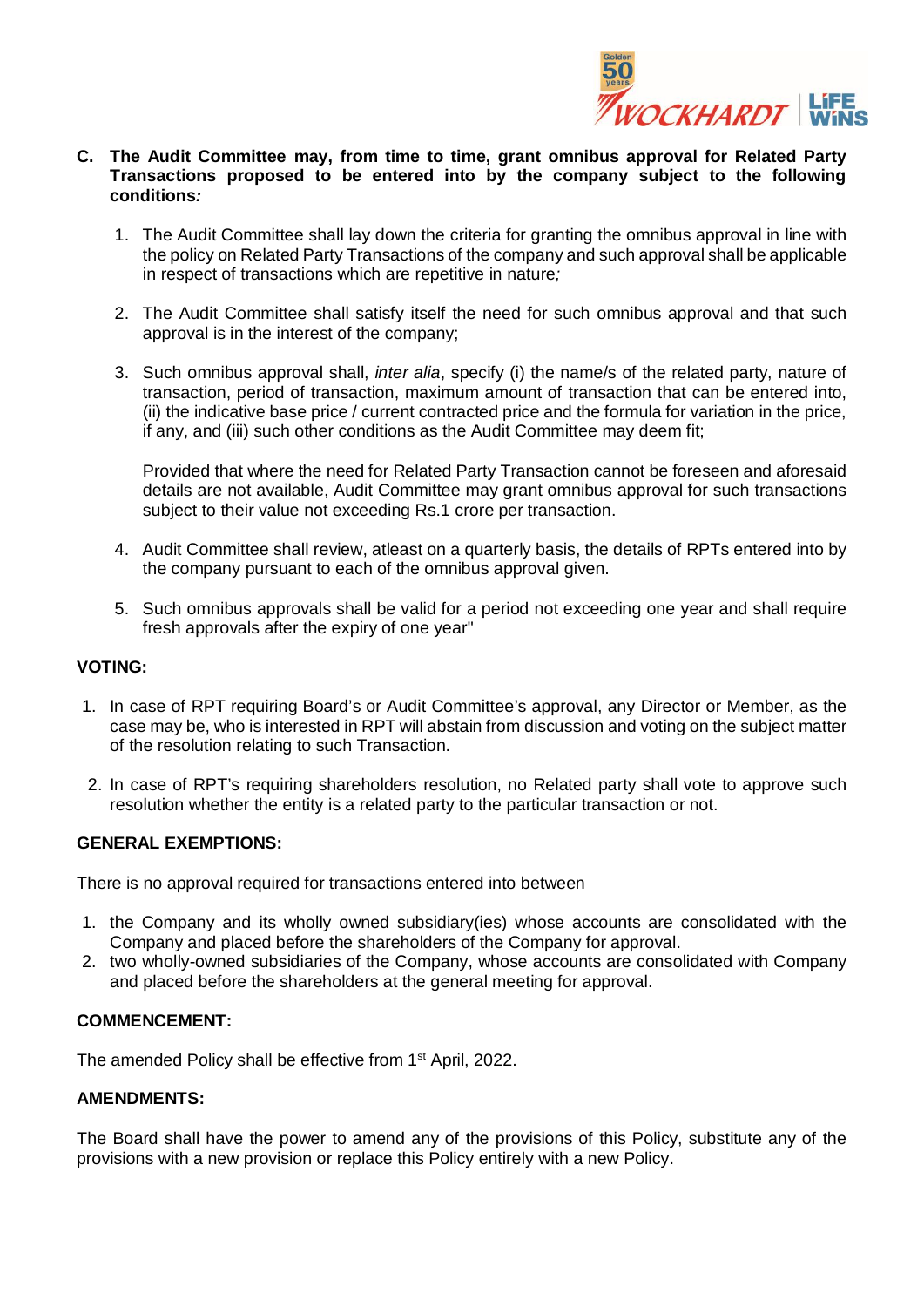

This Policy on Related Party Transactions shall be governed by the Companies Act, 2013 read with Rules made thereunder, Regulation 23 of SEBI (Listing Obligations and Disclosure Requirements) Regulations, 2015, applicable Indian Accounting Standards and such other statutes as may be applicable from time to time.

If, due to subsequent changes in the Act or/and Regulation, a particular Standard or any part thereof becomes inconsistent with the Act or/and Regulation, the provisions of the Act or/and Regulation shall prevail.